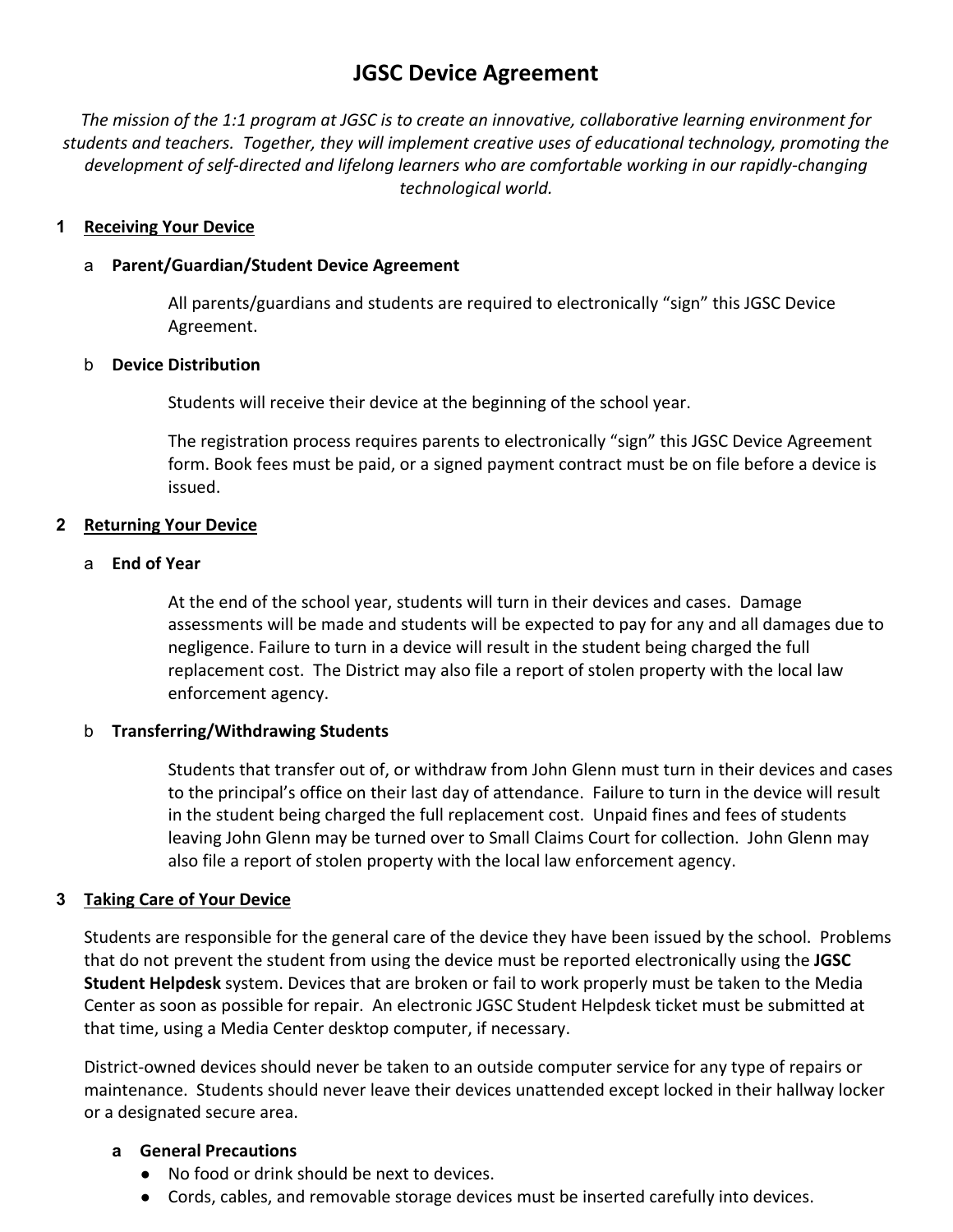- Devices should not be used or stored near pets.
- Devices should not be used with the power cord plugged in when the cord may be a tripping hazard.
- Devices must remain free of any writing, drawing, stickers, and labels.
- Heavy objects should never be placed on top of devices.

#### **b Cases**

- Each student will be issued a protective case for his/her device. **Devices in grades seven through eleven must be in the case at all times.**
- Although the cases are reinforced to help protect the devices, they are not guaranteed to prevent damage. It remains the student's responsibility to care for and protect his/her device.
- Students may not substitute their own case for the school-issued case.

## **c Carrying Devices**

- Always transport devices with care and in John Glenn-issued protective cases. Failure to do so may result in disciplinary action.
- Never lift devices by the screen.
- Never carry devices with the screen open.
- Always let the device shut off completely when not in use to avoid excess heat buildup while in the case.
- Never put your device in a book bag as this increases the risk of crushing it.

#### **d Screen Care**

The device screen can be damaged if subjected to heavy objects, rough treatment, some cleaning solvents, and other liquids. The screens are particularly sensitive to damage from excessive pressure.

- Do not put pressure on the top of a device when it is closed.
- Do not store a device with the screen open.
- Do not place anything in the protective case that will press against the cover.
- Make sure there is nothing on the keyboard before closing the lid (e.g. pens, pencils, or disks).
- Only clean the screen with a soft, dry microfiber cloth or anti-static cloth.

## **e Missing Keys**

Keys do not come off a device by themselves. Students are responsible for the replacement cost of the keyboard if keys are missing from their device.

## **f Asset Tags**

- All devices will be labeled with a John Glenn asset tag.
- Asset tags may not be modified or tampered with in any way.
- Students may be charged up to the full replacement cost of a device for tampering with a John Glenn asset tag or turning in a device without a John Glenn asset tag.

## **4 Using Your Device At School**

Students are expected to bring a fully charged device to school every day and bring their devices to all classes unless specifically advised not to do so by their teacher.

**a Devices being repaired**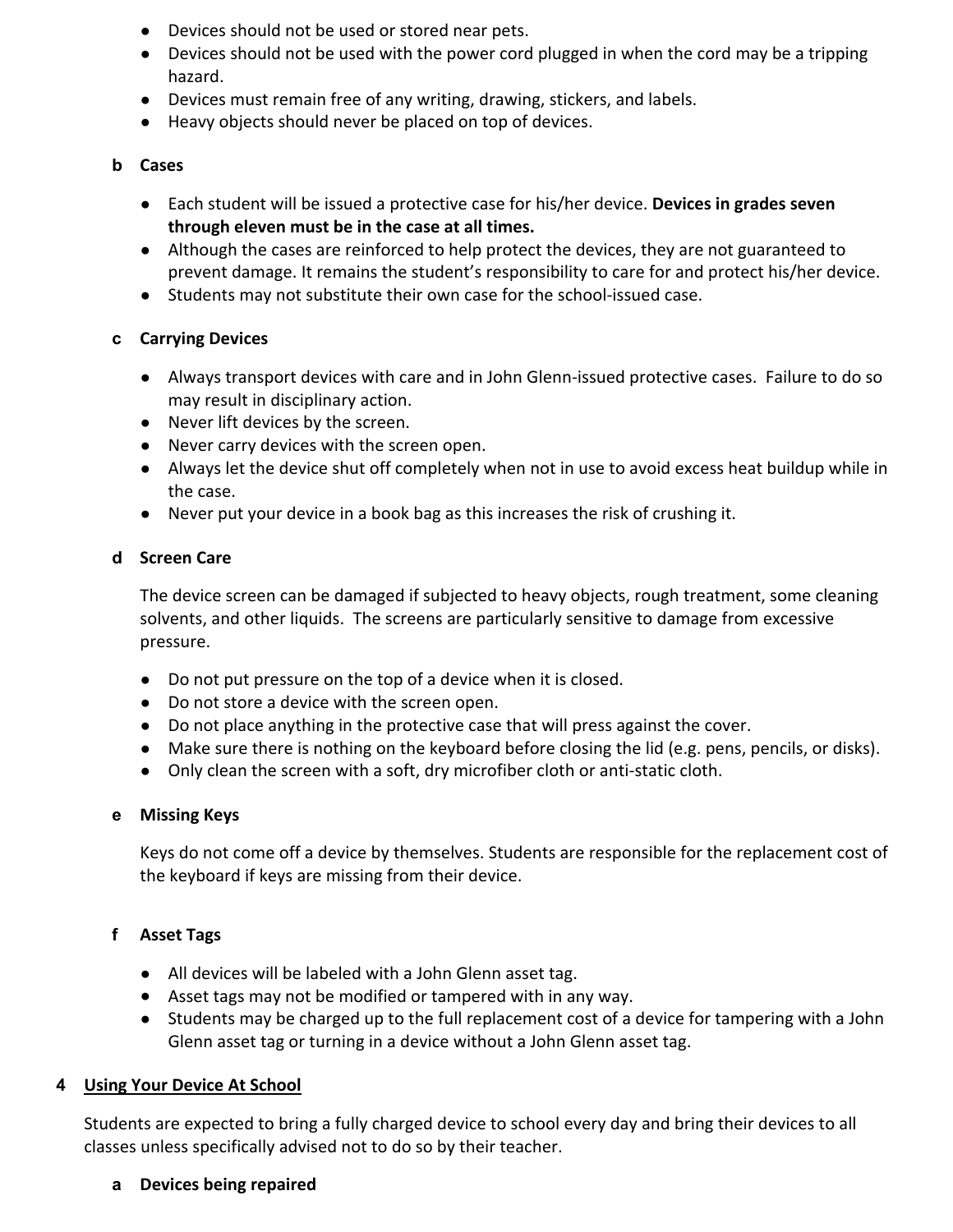- Loaner devices may be issued to students when they leave their school-issued device for repair.
- A student borrowing a device must sign a loaner agreement and will be responsible for any damage to or loss of the loaned device.
- Devices on loan to students having their devices repaired may be taken home.
- Students are expected to use their loaner device to check on the progress of their device that is being repaired by using the Student Helpdesk system. That system will tell them when and where they may pick up their repaired device.

## **b Charging Devices**

● Devices must be brought to school each day with a full charge.

## **c Backgrounds and Themes**

● Inappropriate media may not be used as device backgrounds or themes. The presence of such media may result in disciplinary action.

## **d Sound**

- Sound must be muted at all times unless permission is obtained from a teacher.
- Headphones may be used at the discretion of the teachers.
- Students should have their own personal set of headphones for sanitary reasons.

## **e Printing**

- Students will be encouraged to digitally publish and share their work with their teachers and peers when appropriate. A PDF "printer" will be installed on all devices that will allow students to print their work to a PDF file for sharing with his/her teacher.
- Printing stations will be available in the library and other locations. Because all student work should be stored in an Internet/cloud or local network (U Drive) location, students will not print directly from their devices at school. Each print station will consist of a desktop computer and networked printer. Students may log into a print station to print their work.

## **f Logging into a Device**

- Students will log into their devices using their school issued account.
- Students should never share their account passwords with others.

## **g Managing and Saving Your Digital Work With a Device**

- The majority of student work will be stored in Internet/cloud based applications and can be accessed from any computer with an Internet connection and most mobile Internet devices.
- Some files may be stored on the device's hard drive.
- Students should always remember to save frequently when working on digital media.
- The district will not be responsible for the loss of any student work.
- Students are encouraged to maintain backups of their important work on a portable storage device or by having copies stored on their device's hard drive or an online service such as Google Drive.

## **5 Using Your Device Outside of School**

Students are encouraged to use their devices at home and other locations outside of school. A WiFi Internet connection will be required for some device use, however, some applications can be used while not connected to the Internet. Students are encouraged to save files to the device's hard drive if they will not have Internet access. Students are bound by the John Glenn *Acceptable Use Policy*, Administrative Procedures, device agreement, and all other guidelines in this document wherever they use their devices.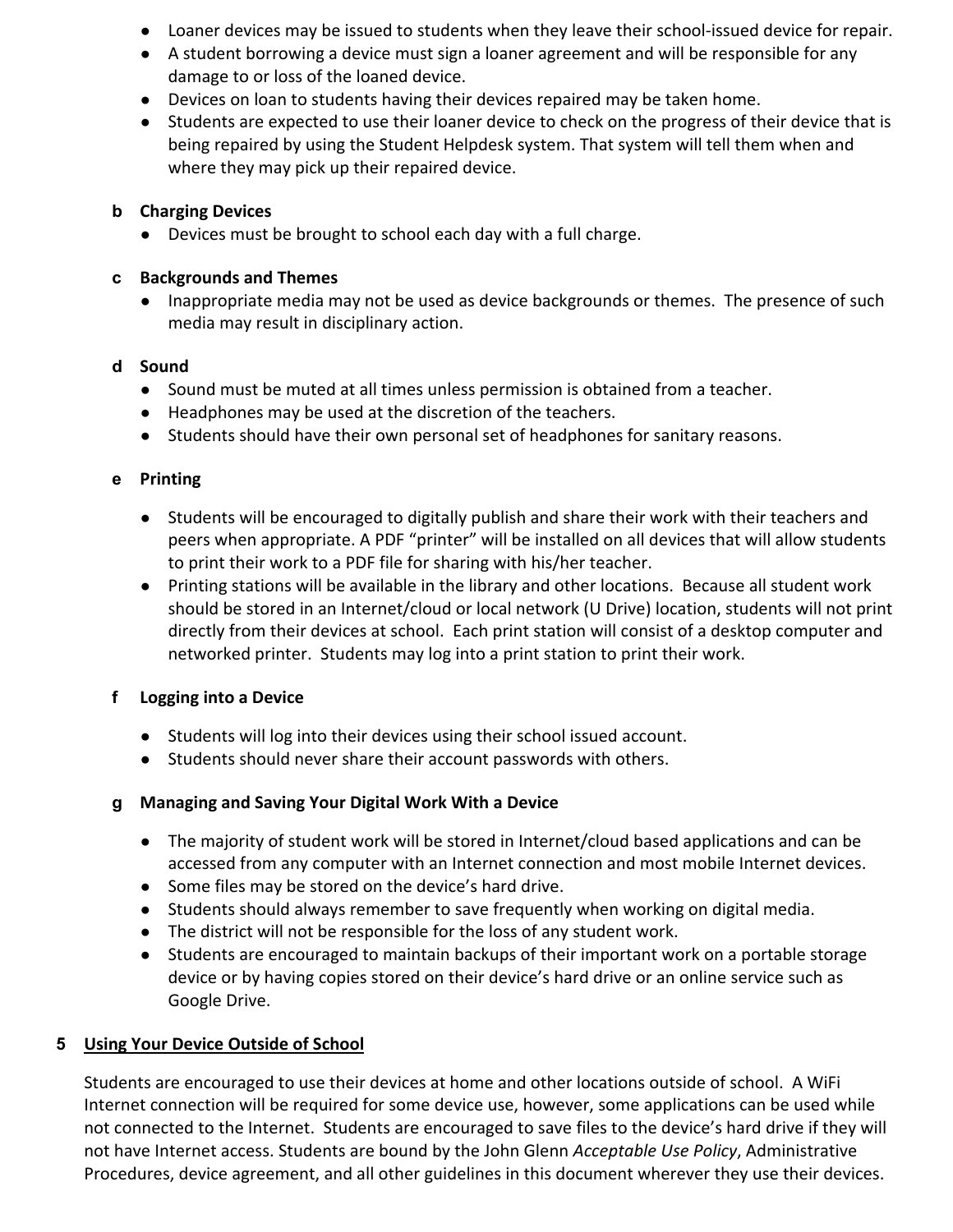● Devices must be brought to school each day with a full charge.

## **6 Operating System and Security**

Students may not use or install any operating systems on their device other that the operating system that was provided by the district.

#### **a Updates**

● The device operating system updates itself automatically. Students need to occasionally shut down their device and allow these updates to take effect. It is the student's responsibility to make sure that updates have been applied.

#### **b Virus Protection**

● There is no need for additional virus protection on Chromebooks.

## **7. Content Filter**

JGSC utilizes an Internet content filter that is in compliance with the federally mandated Children's Internet Protection Act (CIPA). All devices, regardless of physical location (in or out of school), will have all Internet activity protected and monitored by the district. If an educationally valuable site is blocked, students should click on "Submit for Review" to request the site be unblocked.

## **Attempting to circumvent the content filter may result in disciplinary action.**

## 8 **Software**

## a **Google Apps for Education**

● Devices seamlessly integrate with the Google Apps for Education suite of productivity and collaboration tools. This includes Google Docs (word processing), Spreadsheets, Presentations, Drawings, and Forms and Email.

## b **Other Software**

Other software installed by the Technology Department must remain installed on the device.

## 9 **Device Identification**

## a  **Records**

● The district will maintain a log of all devices that includes the device serial number, asset tag code, and name an ID number of the student assigned to the device.

## 10 **No Expectation of Privacy**

Students have no expectation of confidentiality or privacy with respect to any usage of a device, regardless of whether that use is for district‐related or personal purposes, other than as specifically provided by law. The District may, without prior notice or consent, log, supervise, access, view, monitor, and record use of student devices at any time for any reason related to the operation of the District. By using a device, students agree to such access, monitoring, and recording of their use.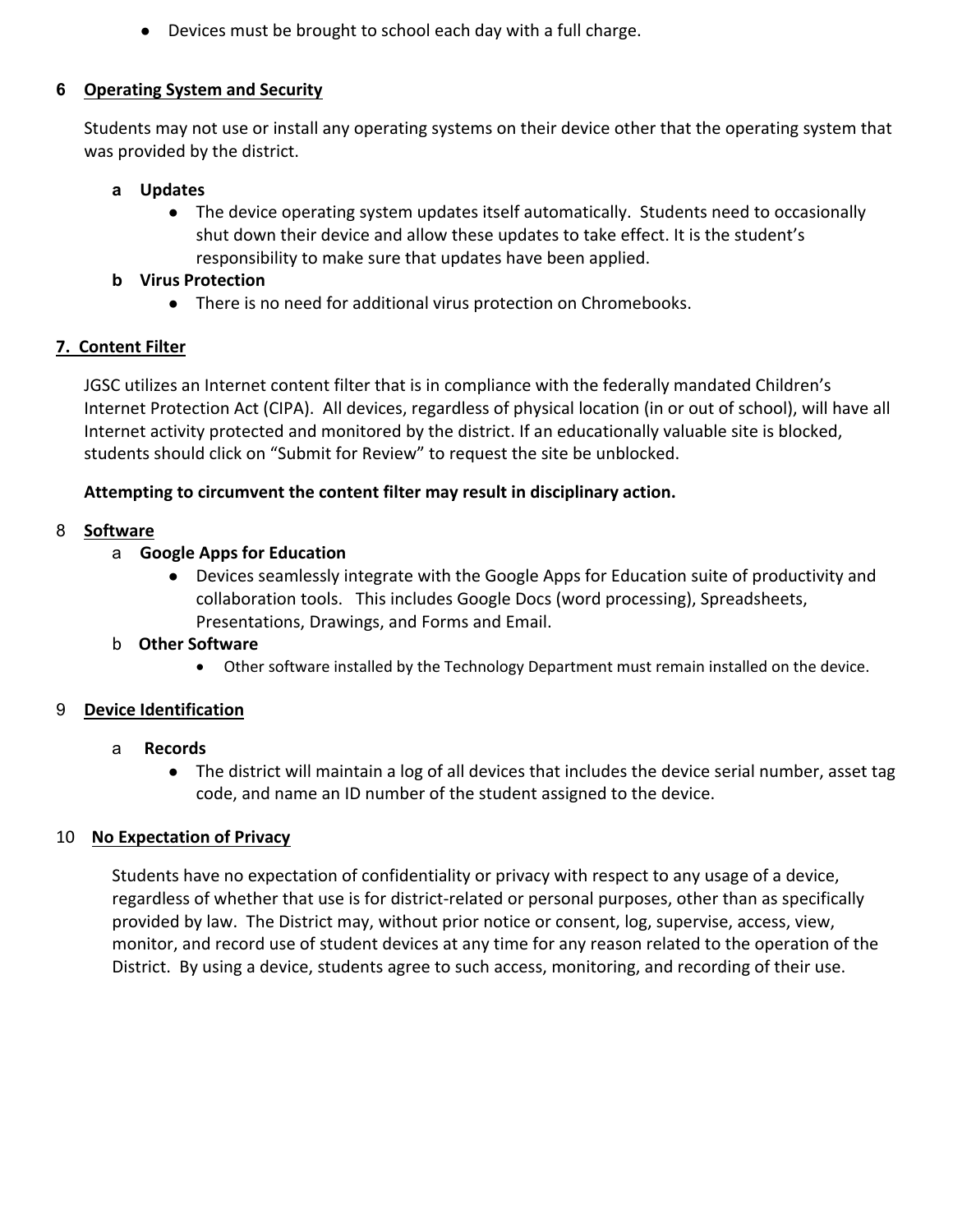# **Responsible Use of Technology**

The John Glenn School Corporation believes that the use of computer networked services, email, and the Internet have become, if used appropriately, an integral part of an engaging, student‐centered, and collaborative learning environment. It is understood that all of our computer networked services are provided exclusively for educational purposes.

The John Glenn School Corporation filters all internet traffic for the purpose of safeguarding staff and students from harmful content. The John Glenn School Corporation also provides supervision and education related to appropriate online behavior, including interacting with other individuals on social networking websites and in chat rooms, and regarding cyberbullying awareness and response. However, it is still the responsibility of all computer users to make sure they comply with providing a safe and secure learning environment when using technology. The District encourages parents/guardians to supervise their child(ren) when using technologies from home.

**CLEAR** highlights the important points contained in John Glenn School Corporation Responsible Use Policy. **CLEAR: C**onsiderate, **L**egal & **E**thical, **A**ppropriate and **R**esponsible

**Considerate:** People in our community reflect a diverse set of customs, values and points of view. Digital communication should be respectful, polite and considerate of others.

**Legal & Ethical:** Respect copyright laws by copying media including text, music and videos only with permission and by crediting and citing the source where the information was found. It is a good general practice to link to others' work rather than reproduce it. Respect the privacy of others, ask permission before taking photographs, video or audio recordings. Illegally copied or downloaded software, files, pictures, music or games may not be used on JGSC computers.

**Appropriate:** School technology is used for educational purposes and only appropriate words and images may be used and viewed. If inappropriate material are viewed or received, it is the responsibility of the recipient to delete them.

**Responsible:** Ensure that care is taken with all hardware, software, shared resources (i.e. printers, scanners) and use of the school network, so as to prevent damage or misuse whether intentional or not; your actions should not inhibit the work of others. Personal information and passwords will be kept private.

## **DIGITAL CITIZENSHIP**

Students must follow the six conditions of being a good digital citizen:

1 **RESPECT YOURSELF.** I will show respect for myself through my actions. I will select online names that are appropriate. I will consider the information and images that I post online. I will consider what personal information about life, experience, experimentation or relationships I post. I will NOT be obscene. I will not visit sites that are degrading, pornographic, racist, or inappropriate.

2 **PROTECT YOURSELF.** I will ensure that the information, images, and materials I post online will not put me at risk. I will not publish my personal details, contact details, or schedule of my activities. I will report any attacks or inappropriate behavior directed at me. I will protect passwords, accounts, and resources.

3 **RESPECT OTHERS.** I will show respect to others. I will not use electronic mediums to antagonize, bully, harass or stalk other people. I will show respect for other people in my choice of websites. I will not abuse my rights of access and I will not ether other people's private spaces or areas.

4 **PROTECT OTHERS.** I will protect others by reporting abuse, not forwarding inappropriate materials or communications; I will moderate unacceptable materials and conversations.

5 **RESPECT INTELLECTUAL PROPERTY.** I will request permission to use resources. I will suitably cite any and all use of websites, books, media, etc. I will acknowledge all primary sources. I will validate information. I will use and abide by the fair use rules.

6 **PROTECT INTELLECTUAL PROPERTY.** I will request to use the software and media others produce. I will use free and open source alternatives rather than pirating software. I will purchase, license, and register all